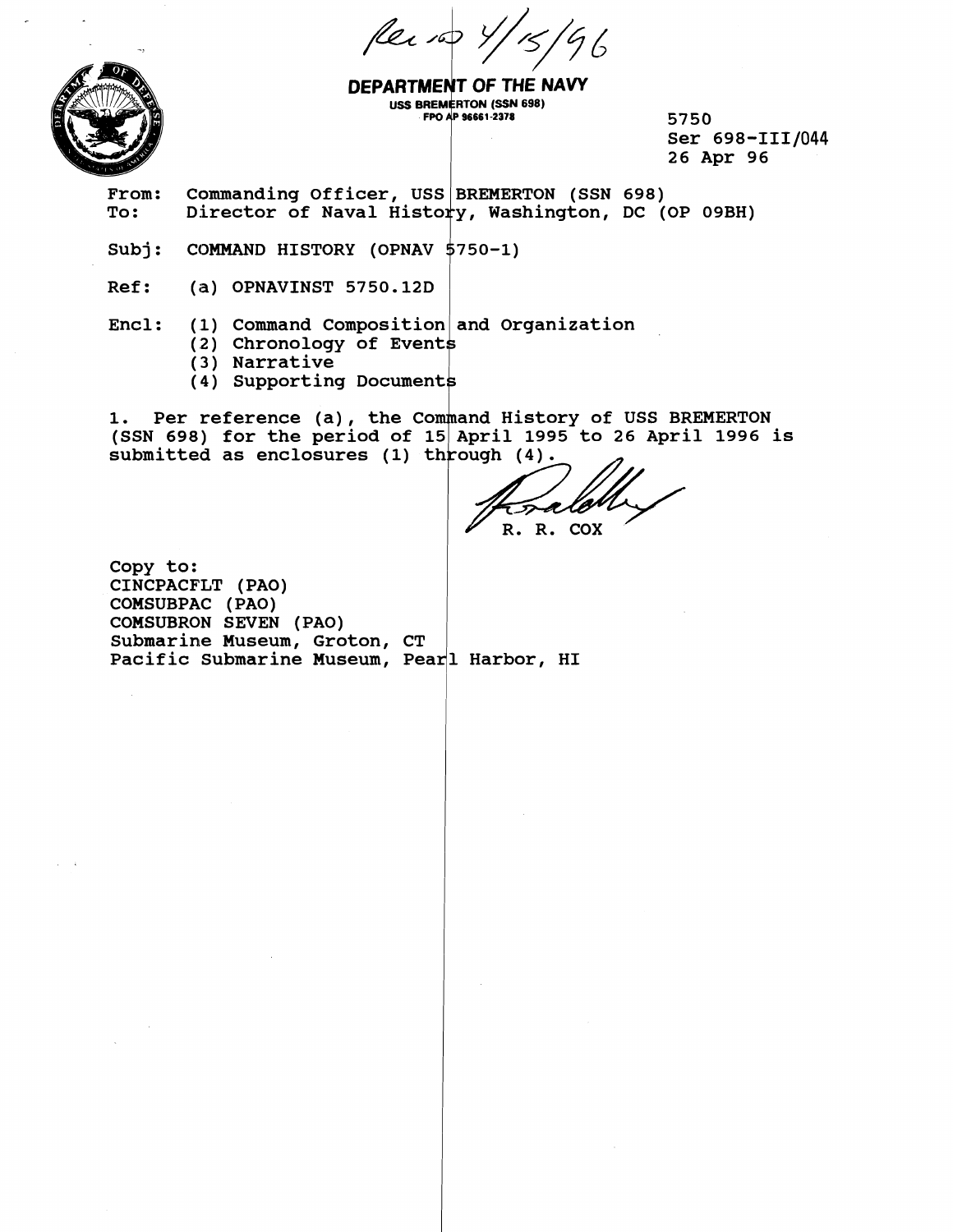## **COMMAND COMPOSITION AND ORGANIZATION**

- **MISSION:** To hunt down and destro **submarines, conduct roy enemy surface ships and ine warfare and strike operations.**
- **ORGAN1 ZA1CION** : **Under operat ior 1 and administrative command of**  Commander, Submarine Squadron Seven

COMMANDING OFFICER: Commander Ronald R. Cox, USN

**BIOGRAPHY** : **Attached** 

 $\tilde{\mathcal{A}}_{\mathbf{a}}$ 

**PERMANENT DUTY STATION: U. S, Naval Submarine Base Pearl Harbor, HI** 

**Encl (1)**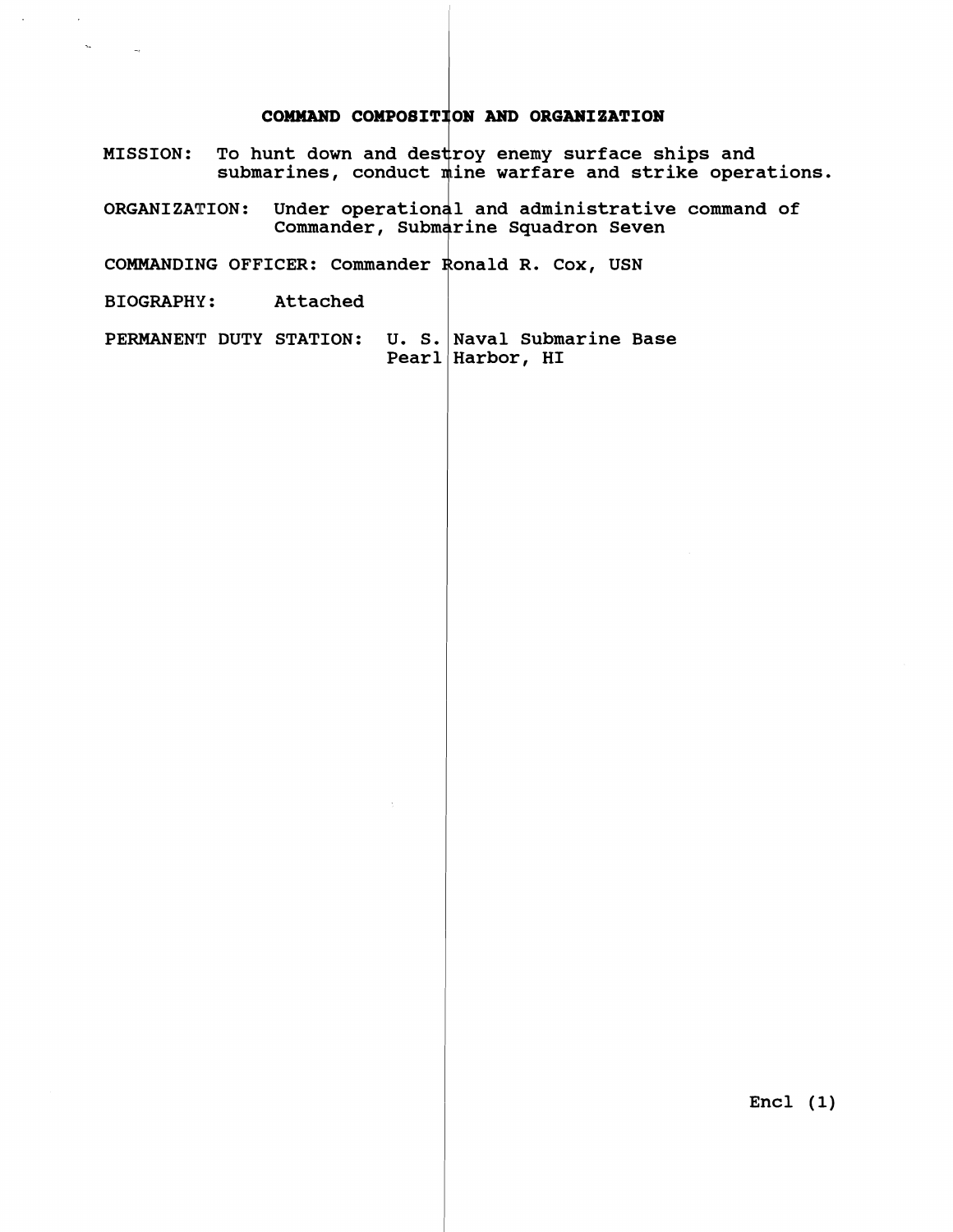## **CHRONOLOGY OF EVENTS**

 $\mathcal{A}$ 

| 15APR95 - 04MAY95 |                     | Sea Trials                              |
|-------------------|---------------------|-----------------------------------------|
| 05MAY95 - 08MAY95 |                     | Inport Pearl Harbor                     |
| 09MAY95 - 12MAY95 |                     | Local Ops                               |
| 13MAY95 - 21MAY95 |                     | Inport Pearl Harbor                     |
|                   |                     | 18MAY Change of Command                 |
| 22MAY95 - 01JUN95 |                     | Tactical Weapons Proficiency Inspection |
| 02JUN95 - 04JUN95 |                     | Inport Pearl Harbor                     |
| 05JUN95 - 08JUN95 |                     | Local <b>Ops</b>                        |
| 08JUN95 - 21JUN95 |                     | Inport Pearl Harbor                     |
| 22JUN95 - 29JUN95 |                     | Underway Eastern Pacific                |
| 30JUN95 - 05JUL95 |                     | Inport Esquimalt, BC                    |
| 06JUL95 - 25JUL95 |                     | Underway Eastern Pacific                |
| 26JUL95 - 27JUL95 |                     | Operational Reactor Safeguards          |
|                   |                     | Examination (ORSE)                      |
| 27JUL95 - 31JUL95 |                     | Inport Pearl Harbor                     |
| 01AUG95 - 05SEP95 |                     | POM Upkeep                              |
| 05SEP95 - 08SEP95 |                     | Sea Trials/REFTRA                       |
| 09SEP95 - 17SEP95 |                     | Inport Pearl Harbor                     |
| 18SEP95 - 21SEP95 |                     | Mine Readiness Certification Inspection |
| 22SEP95 - 24SEP95 |                     | Inport Pearl Harbor                     |
| 25SEP95 - 28SEP95 |                     | Local Ops                               |
|                   | 29SEP95 - 01OCT95   | Inport Pearl Harbor                     |
| 020CT95 - 130CT95 |                     | Pre-Overseas Movement                   |
|                   |                     | Certification/Tactical Readiness        |
|                   |                     | Evaluation                              |
| 140CT95 - 250CT95 |                     | Inport Pearl Harbor (Pre-Deployment     |
|                   |                     | upkeep)                                 |
| 260CT95 - 03NOV95 |                     | Underway WESTPAC                        |
| 04NOV95 - 05NOV95 |                     | Inport Guam                             |
| 06NOV95 - 18NOV95 |                     | ANNUALEX-95 and transit to Yokosuka,    |
|                   |                     | Japan                                   |
| 19NOV95 - 21NOV95 |                     | Inport Yokosuka                         |
|                   | 22NOV95 - 02DEC95   | Underway WESTPAC                        |
|                   | 03DEC95 - 04DEC95   | Inport Yokosuka                         |
| 05DEC95 - 27DEC95 |                     | Underway WESTPAC                        |
| 28DEC95 - 02JAN96 |                     | Inport Hong Kong                        |
| 02JAN96 - 06JAN96 |                     | In transit to Sasebo, Japan             |
| 07JAN96 - 18JAN96 |                     | Inport Sasebo (Upkeep)                  |
|                   | 19JAN96 - 17MAR96   | Underway WESTPAC                        |
|                   | 18MAR96 - 22MAR96   | Inport Subic Bay, Philippines           |
|                   | 23MAR96 - 28MAR96   | In transit to Guam                      |
|                   | 28MAR96 - 14APR96   | Inport Guam (Upkeep)                    |
|                   | 15APR96 - 25APR96   | In transit to Pearl Harbor              |
|                   | $25APR96 - 26APR96$ | Operational Reactor Safeguards          |
|                   |                     | Examination                             |
| <b>26APR96</b>    |                     | Inport Pearl Harbor                     |
|                   |                     |                                         |

 $Encl$  (2)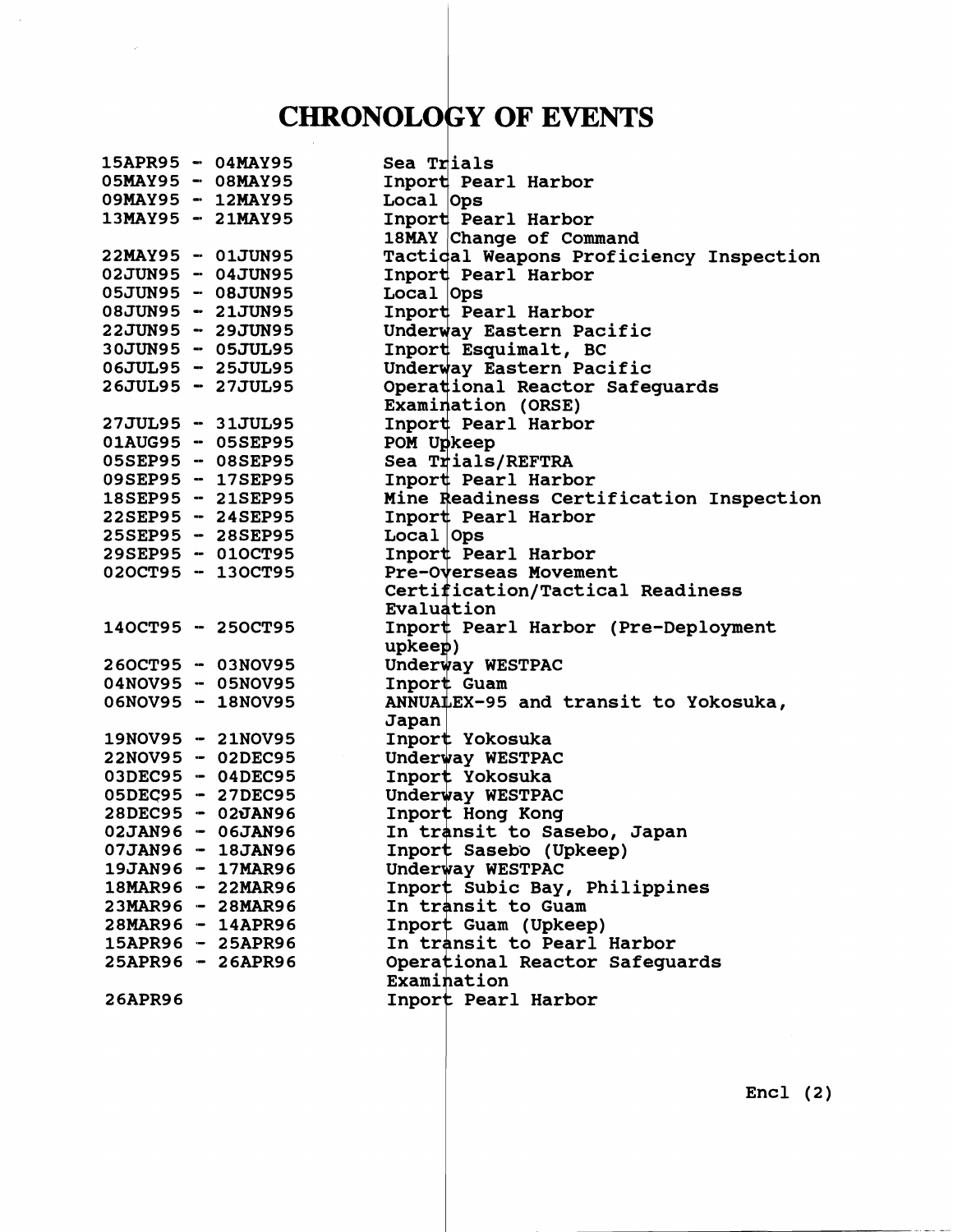## **COMMAND NARRATIVE**

The USS BREMERTON started the year 1995 in drydock aboard the COMPETENT (AFDM-6). At the conclusion of Selected Restricted Availability, the boat performed sea trials followed by a period of short local operations with port periods in Pearl Harbor, Hawaii. All preparations were made during this period for the deployment to the Eastern Pacific. **of short local operations with port periods in Pearl Harbor,**  Hawaii. All preparations were made during this period for the deployment to the Eastern Pacific.

Towards the end of June, the boat crossed the Eastern<br>ic for a port call in Esquimalt, British Columbia. The crew Pacific for a port call in Esquimalt, British Columbia. spent Canada Day and the Fourth of July in Esquimalt enjoying the time off prior to an arduous underway in preparation for an **Operational Reactor**  completing sound trials in Behm Canal and ORSE workup, the crew performed extremely well on ORSE and received a grade of<br>"Excellent" upon the return to Pearl Harbor.

After a few days rest, the boat started looking ahead to its Western Pacific Deployment only a few months away. The first task was to improve the material condition of the boat and conduct tactical training during the POM upkeep. At the conclusion of POM upkeep, BREMERTON got underway for sea trials, a Mine Readiness Certification Inspection (MRCI) and Tactical Readiness Evaluation (TRE).

The Mine Readiness Certification Inspection was a success. The crew then turned its focus to the TRE. Awarded an excellent on TRE, making the boat excellent both forward and aft, the BREMERTON departed on a Western Pacific Deployment at the end of **October.** 

**Following a brief stop in Guam, BREMERTON transited to join**  the Independence Battlegroup for ANNUALEX 95. Upon the successful completion of this joint exercise the ship made an unscheduled port visit to Yokosuka, Japan for voyage repairs.

In December, after extended operations at sea, the crew enjoyed liberty in Hong Kong followed by a transit to Sasebo, Japan for a ship's force upkeep. The ship again got underway for extended operations in the Western Pacific. At the conclusion of **operations, the crew relaxed with a week of liberty in Subic Bay,** Philippines followed by a quick upkeep in Guam prior to transit back to Pearl Harbor. extended operations in the Western **loperations, the crew relaxed with a**<br>Philippines followed by a quick upke<br>back to Pearl Harbor.

At the end of the trip home, BREMERTON finished its six month deployment with another successful ORSE.

**Encl (3)**